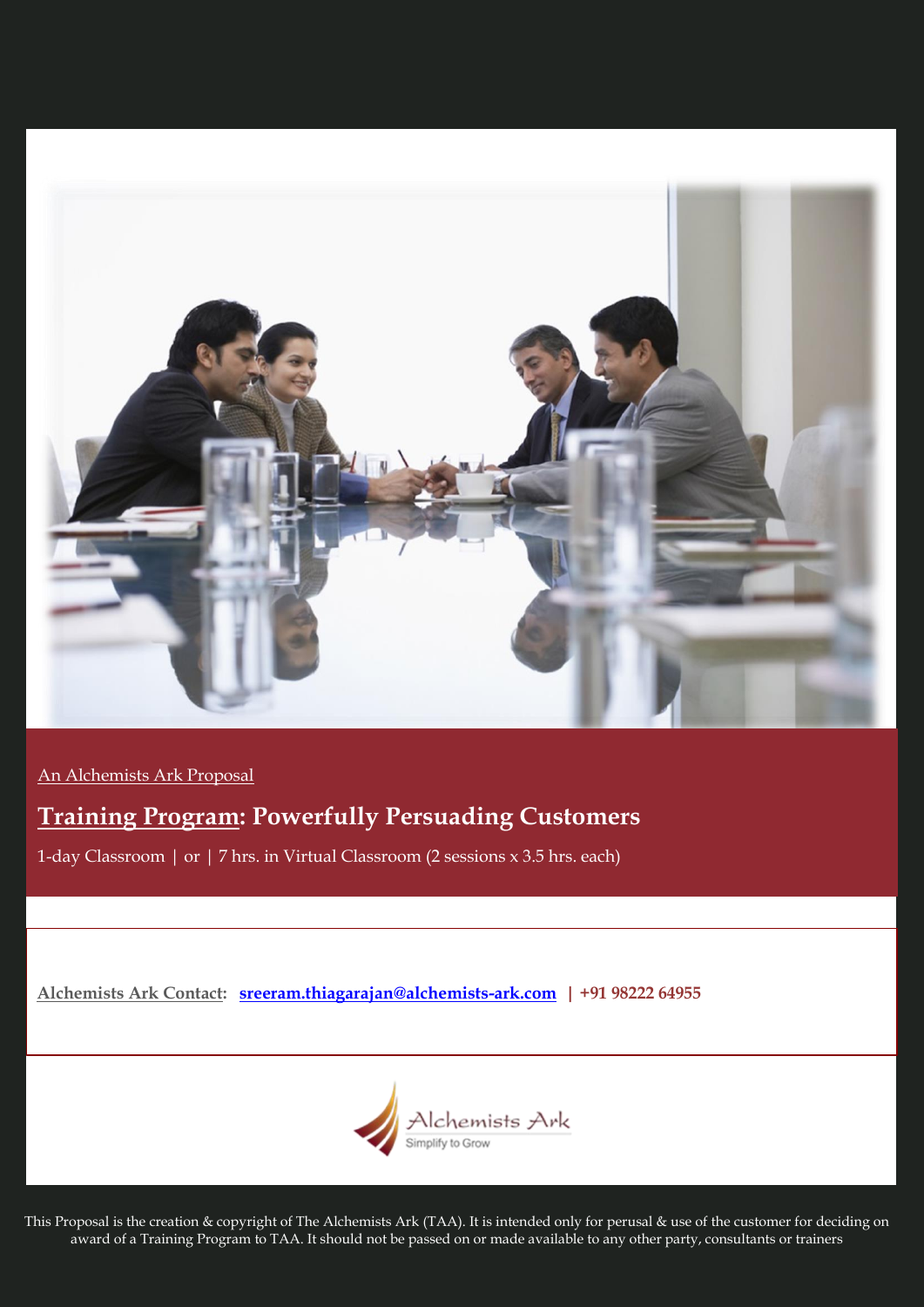

# **Why this 1-day Program on 'Powerfully Persuading Customers'?**

**Is this true for you?** Your Sales Team is regularly making Sales Calls on your Customers, spending significant time, effort and cost. You wish their conversations are not transactional: You would like every interaction to take the relationship closer to Partnering. You believe **Sales Performance and Customer Share would be better if your team is more persuasive and builds better relationships.** If this rings a bell, read on!

**What is the Solution?** You need to equip your Sales Team with a way **to build mutually-beneficial, meaningful, lasting relationships with customers**! **Thru' engaging, persuasive conversations**

## **How will we Understand your Context?**

We will have a **45-min Master-class from the Sponsor**. We will also **speak with a couple of Participants over phone** soon as we signup!

## **What is our Distilled Wisdom on Persuasion?**

As Sellers, **we are all in one business: The Persuasion Business!** The best persuaders have the ability to make their customers **trust them.** Trust is created through **conversations** (and actions). So, for every Salesperson: **Work is Conversations!** 

**Conversation is a Science + Art!** It is a Science in that it has a Structure that can be repeated for consistent results. **So, it can be taught!** Salespeople exist to build on top of this Science with their **Artistry gained through practice: that's the Art!** 

Thru' right **conversations** (and right actions), you can **produce such positive feelings** in the customer, that it becomes an **Enduring Relationship which lasts through good and bad times!**

# **What will be the Content of the Program?**

- What are the Beliefs required to be Persuasive
- Conversations: The Real way we all get things done
- How to Start & Stay in Rapport
- How to have Breakthru' Conversations: The Structure & Spirit of Breakthru' Conversation
	- ∟ How to Start and End Energisingly (to achieve and stay in rapport)
	- ∟ How to Identify Customer 's Needs thru' Questioning
	- ∟ How to Present a Win + Win Solution
	- ∟ How to Handle Objections
	- ∟ How to Close with an Agreement
- How to move the agenda thru' effective Written Communication

In addition, a WhatsApp Group will be available for 45 days post-program for any clarifications/support

# **What will be the Outcome of this Program?**

At the end of this program, your team will have **a simple, practical way to go about building their relationships with Customers through persuasive conversations**. Expect participants to learn **a few effective habits** that will go a **long way in helping your sales efforts**!

# **What will be your Investment? What will be the terms?**

**Mode:** 1-day in Classroom |or | 7 hours in Virtual Classroom (2 Nos x 3.5 hr. Sessions) **Trainer:** Thiagarajan Sreeram, Director Alchemists Ark will train, supported by a Consultant **Investment**: **Rs. 1.5 lacs/ batch** *(10-15 participants)* **+ GST**